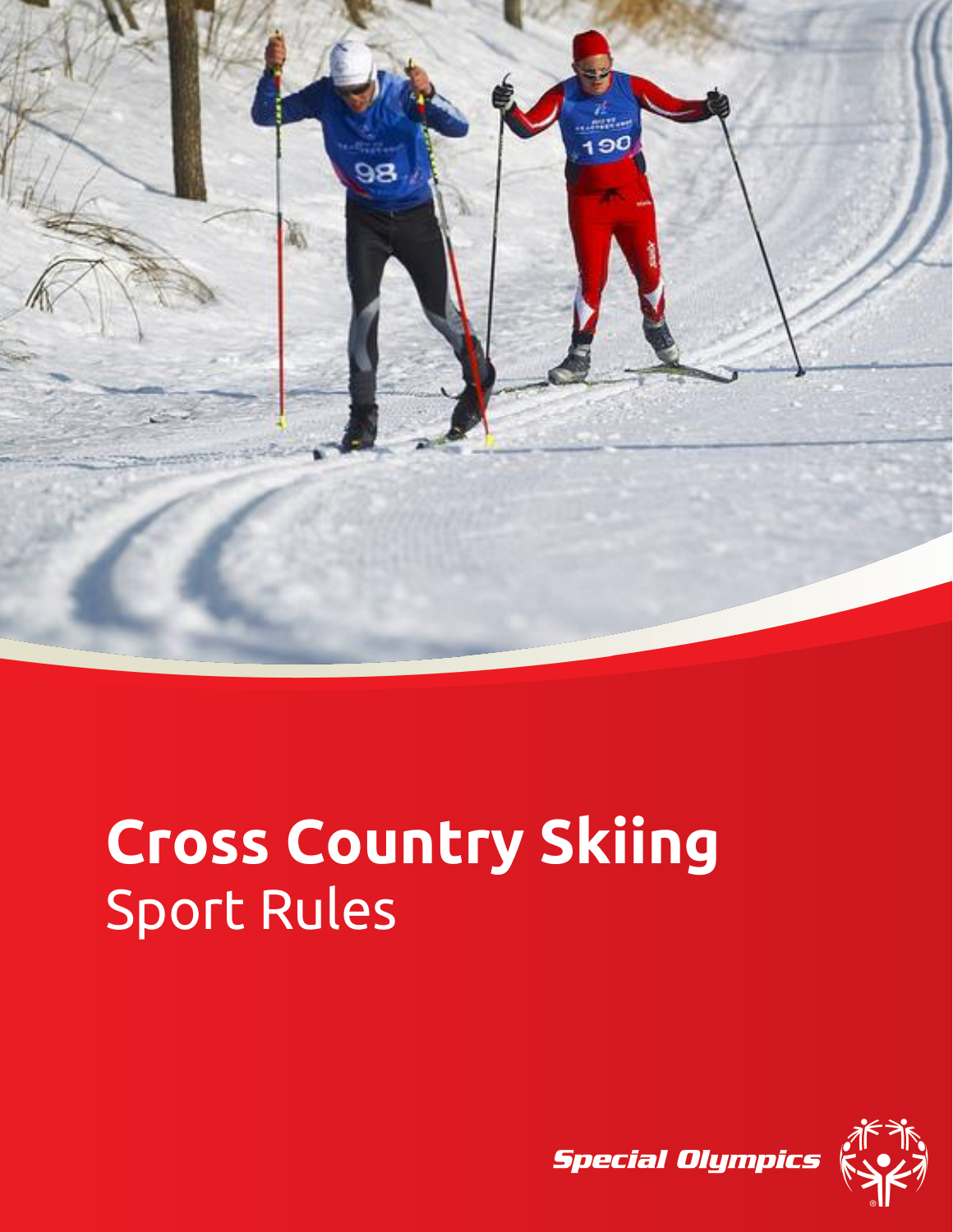



## **TABLE OF CONTENTS**

| 1.             |     |  |
|----------------|-----|--|
| 2.             |     |  |
| 3.             |     |  |
|                |     |  |
|                |     |  |
|                |     |  |
| $\mathbf{4}$ . |     |  |
|                | 4.1 |  |
|                | 4.2 |  |
|                | 4.3 |  |
|                | 4.4 |  |
|                | 4.5 |  |
|                | 4.6 |  |
|                | 4.7 |  |
|                | 4 R |  |
|                | 4.9 |  |
|                |     |  |
| 5.             |     |  |
| 6.             |     |  |
|                | 6.1 |  |
|                | 6.2 |  |
|                |     |  |
| 7.             |     |  |
|                |     |  |
| 8.             |     |  |
|                |     |  |
|                |     |  |
|                |     |  |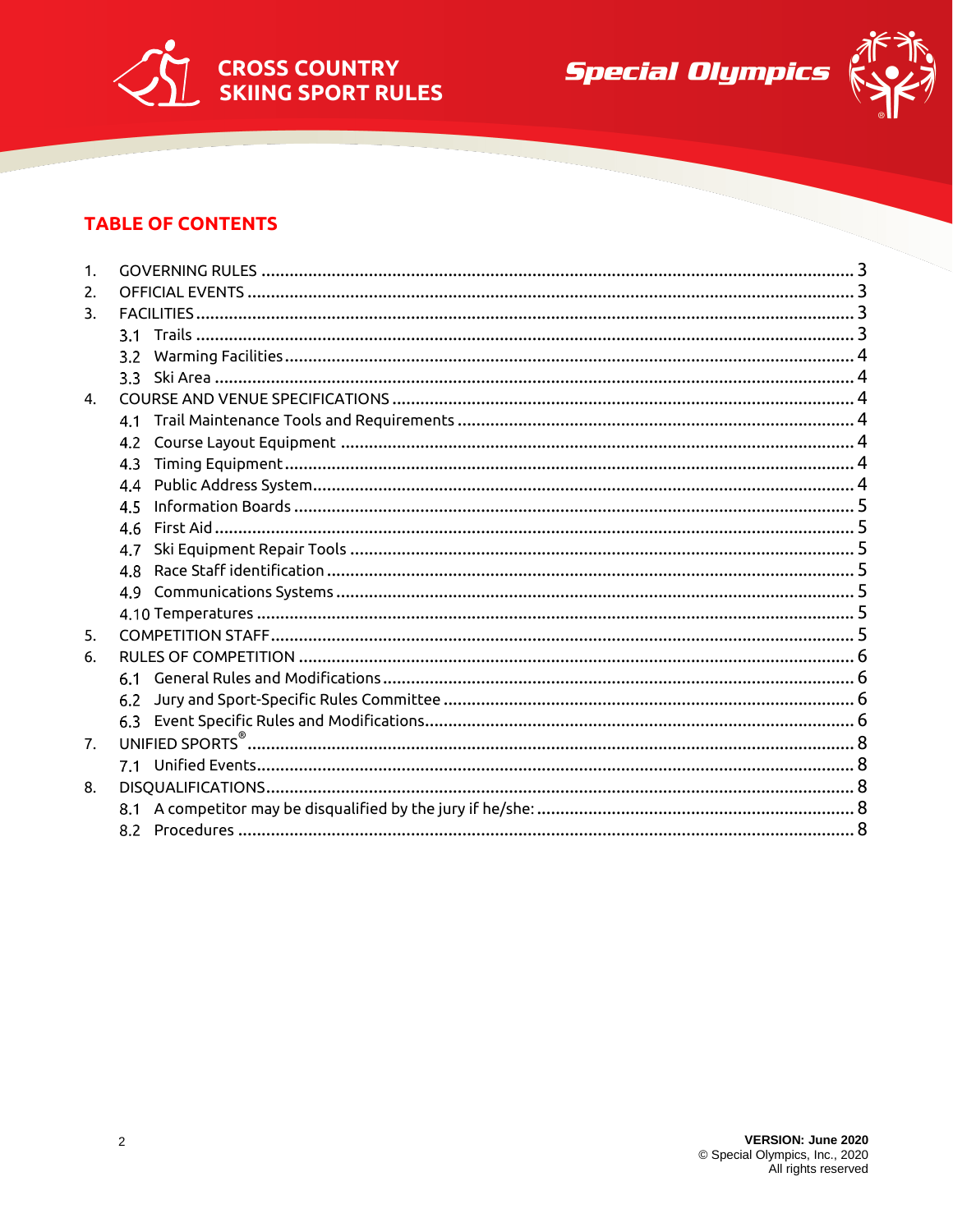





#### <span id="page-2-0"></span>**1. GOVERNING RULES**

The Official Special Olympics Sports Rules for Cross-Country Skiing shall govern all Special Olympics competitions. As an international sports program, Special Olympics has created these rules based upon International Ski Federation (FIS) rules for cross-country skiing found a[t http://www.fis-ski.com/.](http://www.fis-ski.com/) FIS or National Governing Body (NGB) rules shall be employed except when they are in conflict with the Official Special Olympics Sports Rules for Cross-Country Skiing or Article I. In such cases, the Official Special Olympics Sports Rules for Cross-Country Skiing shall apply.

Refer to Article 1[, http://media.specialolympics.org/resources/sports-essentials/general/Sports-Rules-](http://media.specialolympics.org/resources/sports-essentials/general/Sports-Rules-Article-1.pdf)[Article-1.pdf,](http://media.specialolympics.org/resources/sports-essentials/general/Sports-Rules-Article-1.pdf) for more information pertaining to Codes of Conduct, Training Standards, Medical and Safety Requirements, Divisioning, Awards, Criteria for Advancement to Higher Levels of Competition, and Unified Sports.

#### <span id="page-2-1"></span>**2. OFFICIAL EVENTS**

The range of events is intended to offer competition opportunities for athletes of all abilities. Programs may determine the events offered and, if required, guidelines for the management of those events. Coaches are responsible for providing training and event selection appropriate to each athlete's skill and interest.

The following is a list of official events available in Special Olympics.

10 Meter Ski Race - Classical Technique

25 Meter Ski Race – Classical Technique

50 Meter Cross-Country Skiing Race - Classical Technique

100 Meter Cross-Country Skiing Race - Classical Technique

500 Meter Cross-Country Skiing Race

1 Kilometer Cross-Country Skiing Race

2.5 Kilometer Cross-Country Skiing Race

5 Kilometer Cross-Country Skiing Race

7.5 Kilometer Cross-Country Skiing Race

10 Kilometer Cross-Country Skiing Race

4x1 Kilometer Cross-Country Skiing Relay

4x1 Kilometer Unified Cross-Country Skiing Relay

If there are not enough athletes to properly division separate Classical and Free Technique events of similar distances, the events shall be combined and follow Free Technique Rules.

### <span id="page-2-3"></span><span id="page-2-2"></span>**3. FACILITIES**

- $3.1$ Trails
	- $3.1.1$ Cross-country trails should be suitable in length and terrain to accommodate skiers of beginning, intermediate, and advanced skill levels. Suitable trails will be safe and will test the skills and physical fitness of each athlete.
	- $3.1.2$ The trail system should include a trail that can be used for the 1 through 10 kilometer events, and which does not have sections that cross themselves for at least 1 kilometer. Ideally, the long courses (2.5 through 10 k) would have no sections which cross themselves.
	- Trails should be clearly marked with red flags or other such identifying banners, and monitors  $3.1.3$ should be positioned at trail junctions to direct athletes onto correct trails where confusion could occur.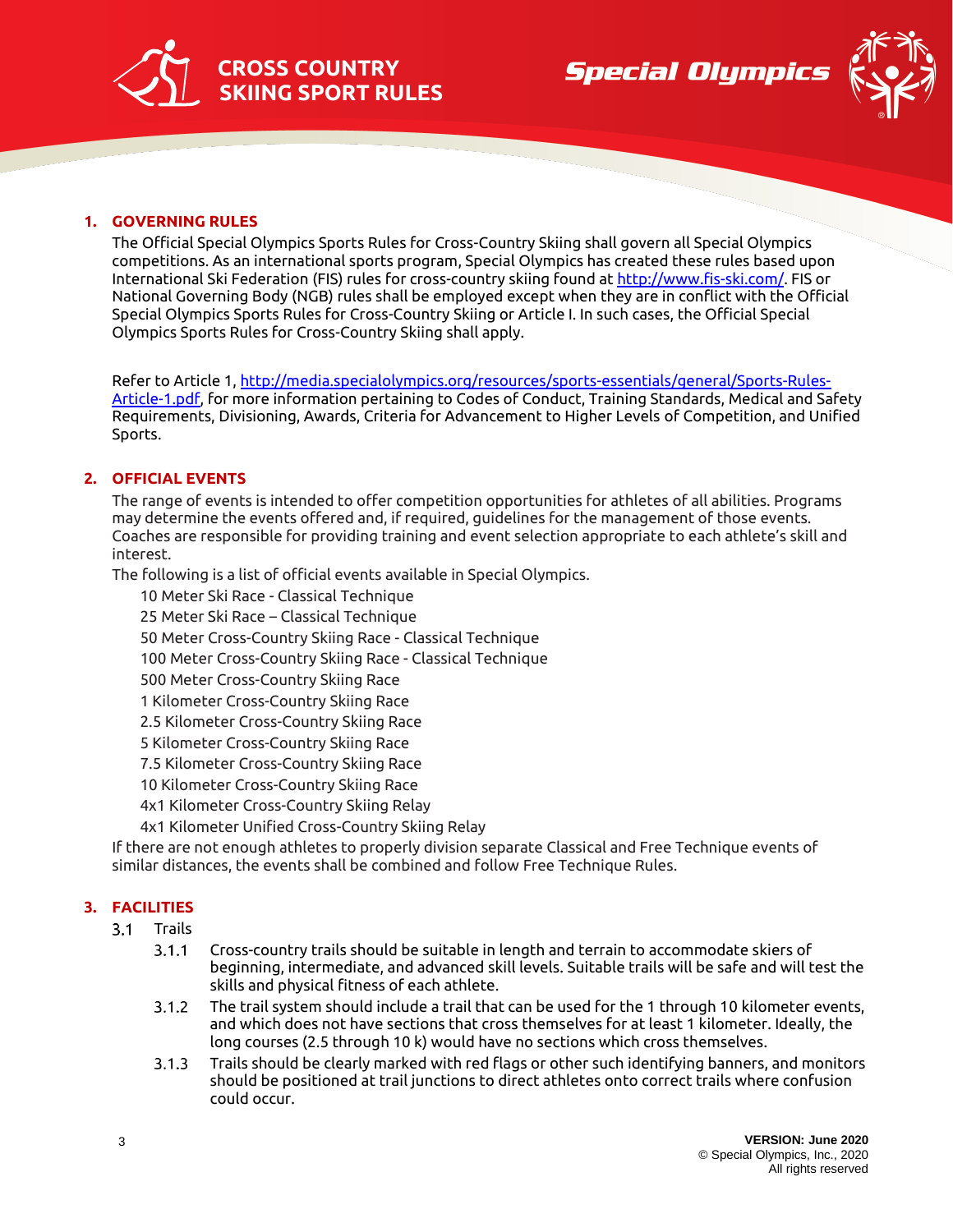





- $3.1.4$ Trails shall be packed and tracks set prior to the events. After each day of competition, the course must be freshly prepared.
- $3.1.5$ If more than one set of tracks are used, they should be 1 to 1.2 meters apart, measured from the middle of one track to the middle of the other. Individual ski tracks should be 20 - 24 centimeters apart, measured from the middle of one track to the other. Tracks should be at least 2-5 centimeters deep.
- $3.1.6$ Consideration should be given to the ability level of the field of competitors when determining whether or not a skating lane or a second set of tracks should be set. At least one set of tracks should be set and the other lane, which is mandatory, shall be set as either a skating lane or a second set of tracks.
- <span id="page-3-0"></span>Warming Facilities
	- $3.2.1$ A warming facility shall be readily accessible from the trails. It should be large enough to accommodate the Special Olympics crowd in case of extreme weather conditions. Furthermore, waxing adjustments are easier to make inside a warm area than outside in the cold. Therefore, room in the warming facility should be reserved for waxing.
	- $3.2.2$ A warm-up area and a wax testing area shall be near the start area.
- <span id="page-3-1"></span>3.3 Ski Area
	- $3.3.1$ A ski area parking lot should allow for enough parking spaces for event volunteers, Special Olympics staff, coaches and athletes. Emergency vehicle access is mandatory.

#### <span id="page-3-3"></span><span id="page-3-2"></span>**4. COURSE AND VENUE SPECIFICATIONS**

- $4.1$ Trail Maintenance Tools and Requirements
	- $4.1.1$ Race organizers should know that trail maintenance equipment is available and adequate for preparing trails for the events.
	- $4.1.2$ A snowmobile, Grooming Cat, shovels, rakes, and a track-setter are mandatory items to have on hand before and during the competition to establish and repair the course should that become necessary due to course traffic or inclement weather.
- <span id="page-3-4"></span> $4.2$ Course Layout Equipment
	- $4.2.1$ Markers, all of uniform size and bright color, shall be placed around the trail at intervals such that the next marker may be seen clearly when standing at the one before it.
	- $4.2.2$ Poles and fencing shall be used to block off trails which might lead the competitors off the race course.
	- $4.2.3$ The start and finish areas should be marked off by fencing in order to restrict the presence of non-competitors and non-officials in those areas.
	- $4.2.4$ Snow fences shall establish a lap lane, if necessary.
	- $4.2.5$ Banners shall mark the start and finish lines as well as designate the site as a Special Olympics event.
- <span id="page-3-5"></span> $4.3$ Timing Equipment
	- $4.3.1$ Electric timing with a back-up hand-held timing system (four stopwatches, two at start and two at finish) shall be used for timing the 1 through 10 Kilometer events.
	- $4.3.2$ The 100 Meter event should be timed with a number of stopwatches equal at least to the number of athletes per division plus two. A watch should be assigned to each lane while the two extras should serve as back-ups. Each athlete should be timed in all events. Result sheets should reflect this policy. In the event that the finish referee disagrees with the order of finish as determined by times, the finish referee's decision shall be final.
- <span id="page-3-6"></span>4.4 Public Address System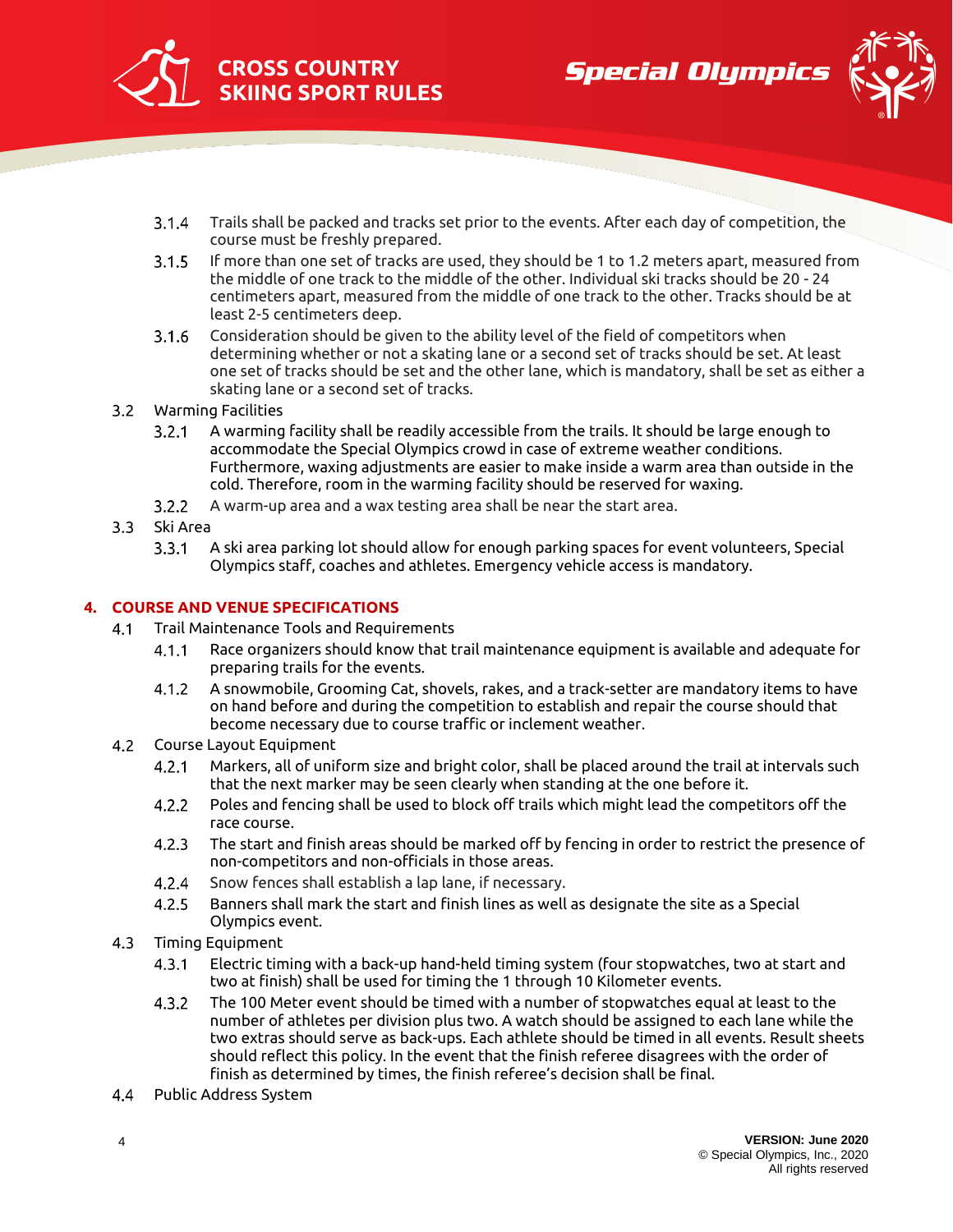





- $4.4.1$ Race venues must make use of a good quality public address system to assist in the staging of events, broadcast of information and assistance of race operations, as well as general race commentary. Music should also be available.
- <span id="page-4-0"></span> $4.5$ Information Boards
	- $4.5.1$ An Official Bulletin Board with competitors' names and bib numbers, arranged in order of start, as well as other critical race information updates (such as race start times, air and snow temperatures at course start/finish areas, air and snow temperatures of the high and low points of course, etc.) should be set up near the finish area for the convenience of athletes, coaches, and spectators.
	- $4.5.2$ The time and place of the awards should be announced prior to the award ceremony.
- <span id="page-4-1"></span> $4.6$ First Aid
	- $4.6.1$ First aid materials and a toboggan or a snowmobile with toboggan for evacuation purposes shall be available at all times near the start/finish area or at the information center.
	- $4.6.2$ Qualified medical personnel must be on site.
- <span id="page-4-2"></span> $4.7$ Ski Equipment Repair Tools
	- $4.7.1$ Ski equipment repair tools (screwdrivers, pliers, scrapers, files, wax, and P-tex) should be available.
	- $4.7.2$ Waxing benches shall be provided.
- <span id="page-4-3"></span>4.8 Race Staff identification
	- 4.8.1 Windbreakers or arm bands can be used to identify course officials such as timers, course monitors, start officials and escorts / police, finish officials and escorts/police, and competition rules committee members.
- <span id="page-4-4"></span>4.9 Communications Systems
	- Radios are necessary for communications to and from the Chief of Competition, Race 4.9.1 Secretary, medical area, start and finish areas, results tabulation area, and Race Headquarters.
	- Timing officials at the start and finish areas and results tabulation personnel should have  $4.9.2$ their own channel as well as access to a general information channel. Timing officials should have their own building with a clear view of the start and finish.

#### <span id="page-4-5"></span>4.10 Temperatures

- 4.10.1 Thermometers should be available to record air and snow temperatures at the start/finish areas as well as at the highest and lowest points of the course.
- 4.10.2 Temperatures should be announced throughout the competition.

#### <span id="page-4-6"></span>**5. COMPETITION STAFF**

Race personnel shall include: Chief of Competition Race Secretary Chief of Course Chief Controller Chief Timekeeper Chief of Information Chief of Medical and Rescue Services Chief of Race Equipment Chief Steward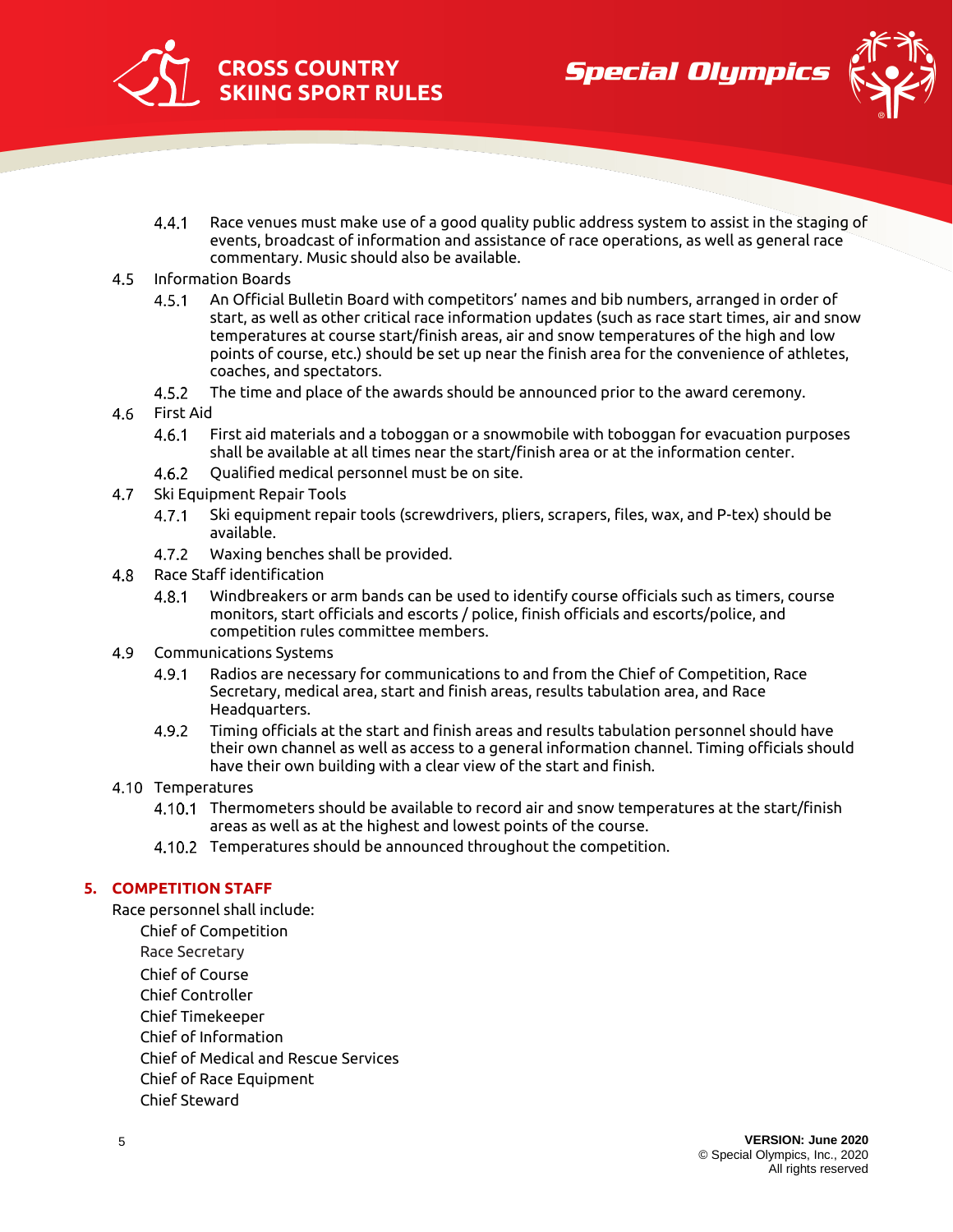

**Special Olympics** 



Forerunners

#### <span id="page-5-1"></span><span id="page-5-0"></span>**6. RULES OF COMPETITION**

- General Rules and Modifications  $6.1$ 
	- $6.1.1$ Events ranging from the 500 Meter Race through the 10 Kilometer Race should be conducted utilizing the interval start format described in section 351.1 of the FIS rules for Cross-Country Skiing. That is, one or two racers should start on intervals every 30 seconds.
	- $6.1.2$ The start command for Cross-Country Skiing events ranging from the 500 meter race through the 10 kilometer race shall be as follows: "Racer...15 seconds...10 seconds...5,4,3,2,1, GO!". For individual events of distances 100 meters and less, there shall be no preliminary warning. The start command shall be "Racers... Ready...BANG (i.e. pistol shot)." The start command for relay events shall be the same as for individual events for distances 100 meters and less except that there will be a 10 second warning: "10 seconds.. Racers... Ready...BANG (i.e. pistol shot). When racers arrive at the relay point, they shall not interfere with the start of other racers.
	- $6.1.3$ It is recommended that events ranging from the 1 Kilometer Race through the 10 Kilometer Race be conducted on courses which include uphills, downhills, flat sections, and sections with turns. It is further recommended that when possible the courses should include onethird uphills, one-third downhills, and one-third flat sections. The degree of slope of the uphill and downhill sections should be dictated by ability levels of the athletes entered in the events. Thus, the courses for 1 Kilometer events should have less severe terrain than courses for 2.5 kilometer events, and courses for 2.5 kilometer events should have less severe terrain than courses for 5 kilometer events.
	- $6.1.4$ It is recommended that for the 500 meter event that the course should be mainly flat. Uphills and downhills can be included in the course, but their degree should not exceed 5%. In addition, any downhill sections should not include turns and should be followed by a straight and flat section of at least 20 meters.
	- It is recommended that events ranging from 500 meters through the 10 kilometers race  $6.1.5$ should be conducted on courses which are of a loop configuration.
	- $6.1.6$ Events ranging from the 500 Meter Race through the 10 Kilometer Race should be conducted on courses which are of a loop configuration. In long distance events, multiple loop courses are permissible. The start and finish areas should be as nearly adjoined as possible.
- <span id="page-5-2"></span> $6.2$ Jury and Sport-Specific Rules Committee
	- $6.2.1$ Refer to Article I SECTION G concerning composition of jury or sport-specific rules committee.
- <span id="page-5-3"></span> $6.3$ Event Specific Rules and Modifications
	- 50 and 100 Meter Cross-Country Skiing Race  $6.3.1$ 
		- 6.3.1.1 The 100 Meter event should be conducted in accordance with FIS rules for starting relay races with the following modifications to FIS rule in ICR, Book II, Sections 372.1:
			- 6.3.1.1.1.1. The start line is a straight line. There must be eight lanes with tracks set in the center of each lane. These lanes must be a minimum of two meters wide.
			- 6.3.1.1.1.2. Sections 372.2, 371.8, and 378.1 do not apply to Special Olympics.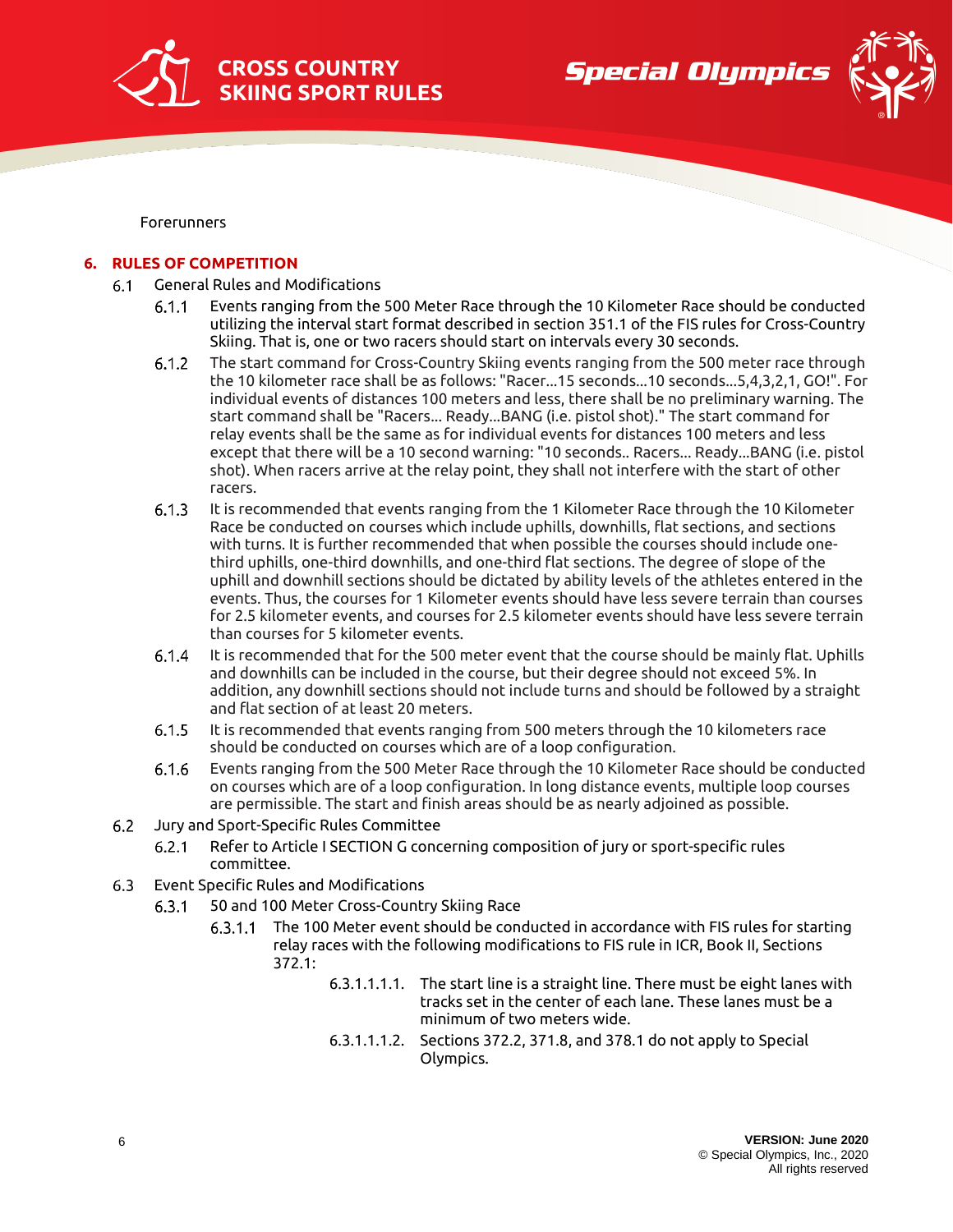





- 6.3.1.2 The course for the 100 Meter event should be as flat as possible. In no event should a course slope more than 5 percent. In the event that the course is set on slopes, the start of the race shall be such that the competitors will ski uphill to finish the race.
- $6.3.2$ Cross-Country Skiing Relay Races
	- Divisions for cross-country skiing relay races shall be established by computing Team  $6.3.2.1$ Qualifying Times. A Team Qualifying Time is computed by combining the times of the members of a team in time preliminaries from the individual event of similar distance to one "leg" of the relay event (e.g. Times from the 1 Kilometer Cross-Country Skiing Relay).
	- Team members not entered in the individual event of similar distance to one "leg" of  $6.3.2.2$ the relay event must enter and compete the preliminary event for that individual event.
	- 6.3.2.3 Race officials may start a relay division once every minute.
	- When a 4x1 Kilometer Cross-Country Skiing Relay race has more than eight teams, race organizers should consider splitting the field and conducting two separate races in order to reduce/control start area exchange zone and course congestion.
	- In the event a team does not execute a proper exchange, an exchange zone referee  $6.3.2.5$ shall notify the skiers involved in the exchange immediately. It is then the skier's responsibility to decide whether or not to re-execute an exchange.
- $6.3.3$ 25 Meter Ski Race
	- 6.3.3.1 Equipment
		- 6.3.3.1.1 Start/finish poles
		- 6.3.3.1.2 Food coloring/Paint
		- 6.3.3.1.3 Stopwatch
		- 6.3.3.1.4 Whistle
	- 6.3.3.2 Set-up
		- $6.3.3.2.1$ Mark the start and finish lines 25 meters apart. Set the tracks on flat terrain.
		- 6.3.3.2.2 Set poles on Mark the ends of the lines with appropriate start and finish gates.
		- $6.3.3.2.3$ The vertical drop of the course may be one meter.
	- 6.3.3.3 Rules
		- $6.3.3.3.1$ Start command is: "racers ready...Whistle" or, racers ready..."GO" Timer starts clock when the official indicates that the athletes boot has crossed the plane of the start line.
		- $6.3.3.3.2$ Athlete skis the 25-Meter course (with or without poles).
		- $6.3.3.3.3$ Athlete may not receive assistance from coaches, officials, volunteers, etc., at any time after he / she crosses the start line, or before he / she crosses the finish line.
	- 6.3.3.4 Score
		- Athlete is timed from when one boot crosses the start line until one boot 6.3.3.4.1 crosses the finish line.
		- 6.3.3.4.2 Athlete's final score and placement is determined by the elapsed time of one run.
- $6.3.4$ 10 Meter Ski Race without poles
	- 6.3.4.1 Equipment